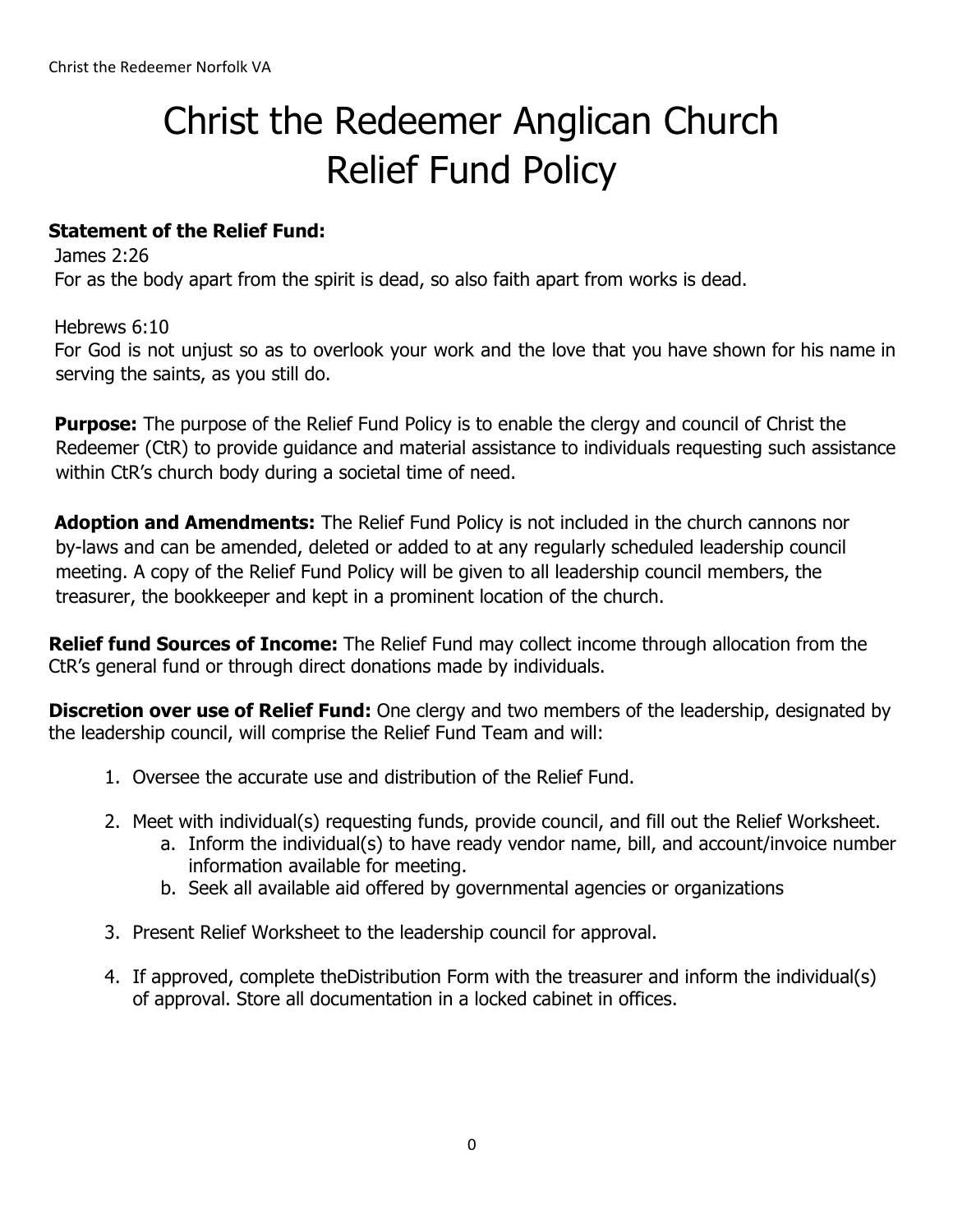#### **Guidelines:**

Christ the Redeemer's leadership council, in exercising our duties, has established a Relief Fund to assist persons in financial need during times of economic stress. Christ the Redeemer welcomes contributions to the fund. The administration of the fund, including all disbursements, is subject to the control and discretion of the leadership council. The leadership council may consider recommendations from anyone, but in no event is the leadership council or the relief person or persons bound in any way to honor the recommendations. Donors will not be permitted to recover a contribution on the grounds that the leadership council failed to honor the donor's recommendation. The church recognizes that planning for future needs is a practice of good stewardship and has established this fund as an ongoing restricted account. If within a six month period there are no distributions from this fund, the Leadership Council will redistribute the relief fund balance within the missions budget while leaving a standing balance of \$500.00 should a need arise.

The leadership council will record the required Internal Revenue Service documentation for benevolence requests. The following documentation should be recorded for accurate record-keeping:

- 1. A complete description of the assistance
- 2. The purpose for which the aid was given
- 3. The objective criteria for disbursement
- 4. The name, address and amount distributed to each recipient
- 5. Any relationship between recipient and staff or leadership council members of Christ the Redeemer.

All assistance is based on the availability of Relief funds. The Fund may assist via payments of bills to a 3<sup>rd</sup> party that will provide receipts for expenditures (Internal Revenue Service (IRS) required for over \$75.00). The types of assistance that will be provided by the Relief fund include, but are not limited to, payments of water, gas or medical bills but are not limited to those categories. Once an individual or family has met the annual limit up to \$500.00 of financial assistance, they are no longer eligible for further assistance that calendar year. Christ the Redeemer reserves the right to exceed the \$500.00 annual limit in special circumstances to be approved by the leadership council. The information is confidential and will be stored securely.

Christ the Redeemer's goal is to live for and be surrendered to Christ and to follow the way of Christ as found in the Holy Scriptures. It is our privilege, purpose, and passion to share the Good News of Jesus Christ and to passionately love our neighbor as our self.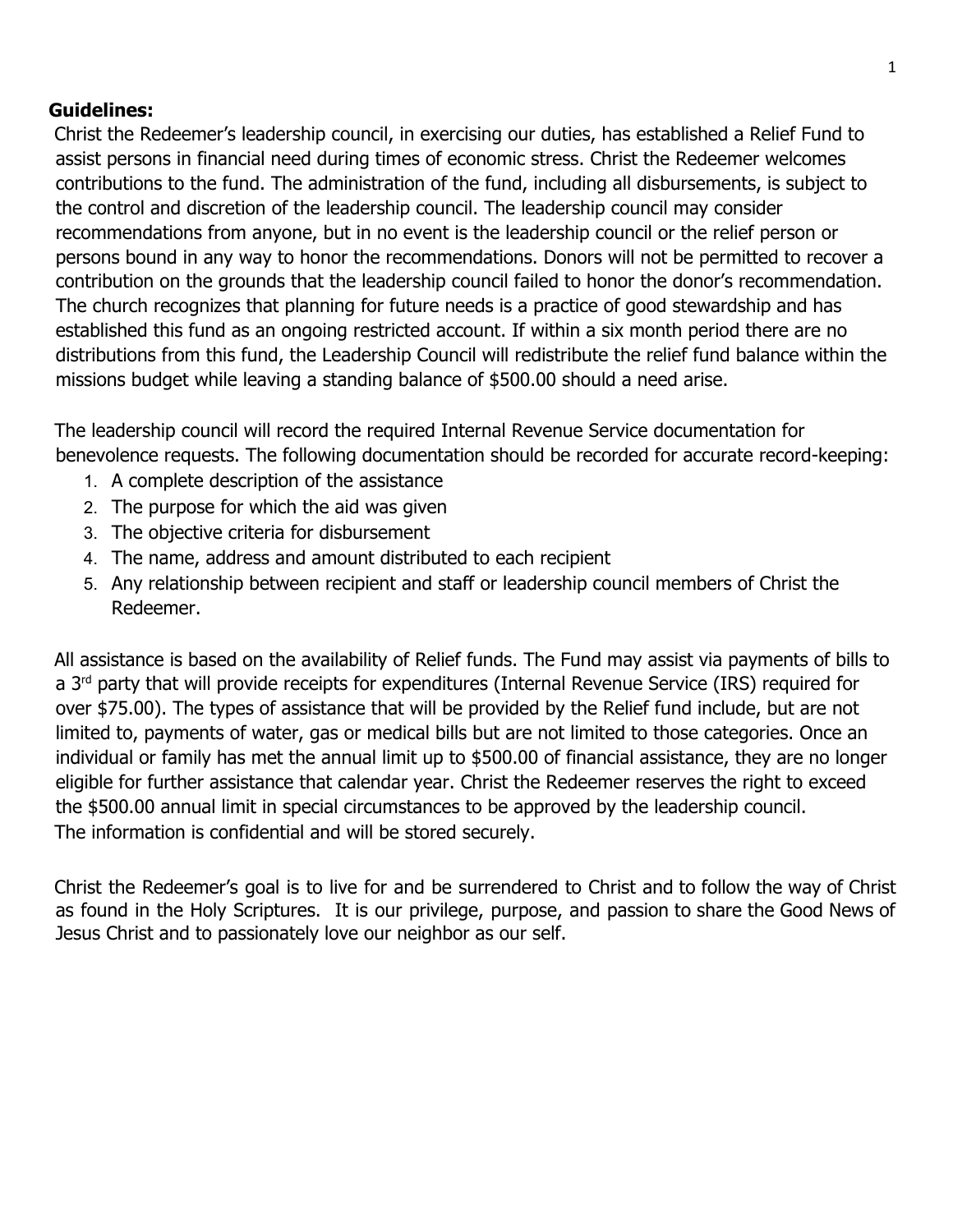Note: Information given on this form or as backup information is confidential and will not be disseminated to anyone other than the Ordained Clergy and Leadership council.

| <b>Relief Worksheet</b>                                                                                                             |  |
|-------------------------------------------------------------------------------------------------------------------------------------|--|
| APPLICANT INFORMATION:                                                                                                              |  |
| Name:                                                                                                                               |  |
| Address:                                                                                                                            |  |
| Phone:                                                                                                                              |  |
| VENDOR: (or attach bill)                                                                                                            |  |
| Name:<br>Address:<br><u> 1989 - Johann Stoff, amerikansk politiker (d. 1989)</u>                                                    |  |
|                                                                                                                                     |  |
| <b>REQUEST:</b>                                                                                                                     |  |
|                                                                                                                                     |  |
| PURPOSE: (Please explain why there is a need)                                                                                       |  |
| Is the Recipient a member of CtR? De Yes Do                                                                                         |  |
|                                                                                                                                     |  |
| Which description best describes your financial situation?                                                                          |  |
| @Short term emergency (One time, Urgent) ©Short term problem (Recurring, 1-3 Months) ©Long term problem (Recurring, 3-12<br>months) |  |
| Is recipient related to any employee, officer, leadership council member or Relief committee member<br>of CtR?                      |  |
| この ことの この おもの (If yes) Whom and relationship? __________________________________                                                    |  |
| Have they received assistance from the CtR in the past calendar year? Who WeYes<br>(If yes) Explain:                                |  |
|                                                                                                                                     |  |

Is the recipient willing to receive financial counseling? ©No Here